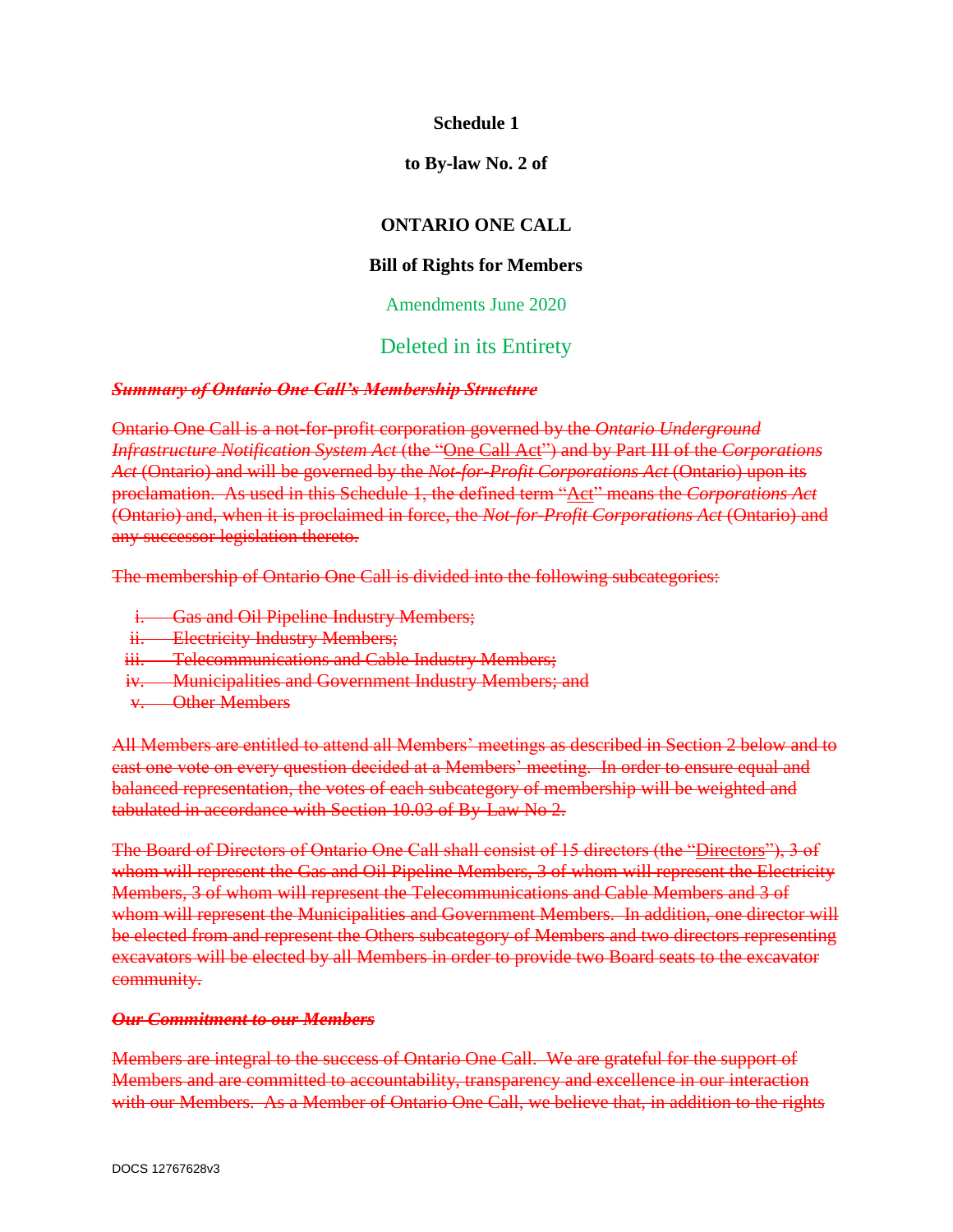prescribed to you as a voting member of a not-for-profit corporation by the Act and the One Call Act, you have the following rights:

#### *Rights of Members*

- You have the right to receive notice of the time, date and place of each annual meeting and each special meeting of the Members of Ontario One Call as well as the nature of the matters to be considered at each such meeting. Written notice of each annual and each special meeting of the Members of Ontario One Call will be sent to you at your last known address indicated on the membership rolls at the head office of Ontario One Call.
- 2. You have the right to attend each annual and each special meeting of the Members of Ontario One Call.
- 3. You have the right to vote at annual and special meetings of the Members of Ontario One Call on those matters that the Act or successor legislation requires to be submitted to all members of a not-for-profit corporation.
- You have the right to put forward candidates for election to our Board of Directors, and have the commitment of our Directors to exercise prudent judgment in their stewardship responsibilities.
- 5. You have the right to provide your input to Ontario One Call's Governance and Nomination Committee regarding the selection of the Directors to represent your respective Sub-Category of Membership. The Governance and Nomination Committee will consult with Members from each of the Sub-Categories to obtain lists from them of people they wish to be considered for possible election to the Board of Directors and obtain sufficient information about each candidate to enable an informed report to be prepared and a recommendation made to the Board of Directors and to the Governing Members for election to the Board of Directors of 15 Directors from among all of the candidates and the excavator community.
- 6. You will cast your votes for or against the slate of directors within your subcategory (or sector).
- 7. Ontario One Call will maintain a general email address to field questions, comments, suggestions and complaints from Members.
- 8. Within 120 days of the end of each fiscal year, Ontario One Call will make available an Annual Report to Members that provides details regarding Ontario One Call's operational and financial performance for such fiscal year.
- 9. Within 60 days of the end of each fiscal quarter, Ontario One Call will make available to Members quarterly financial statements in respect of the prior fiscal quarter on the Ontario One Call website.